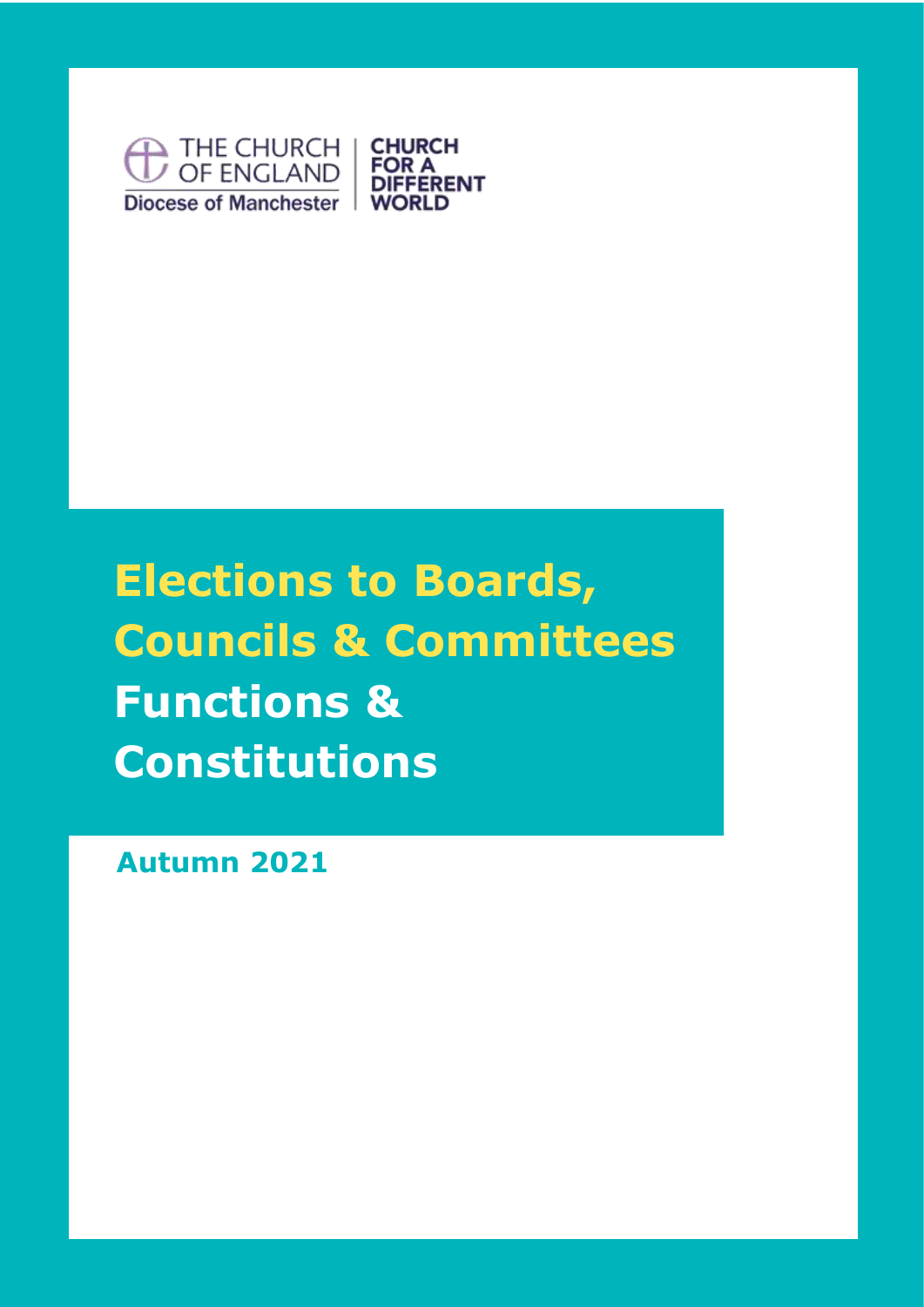## **MANCHESTER DIOCESAN SYNOD & BOARD OF FINANCE ELECTIONS TO BOARDS, COUNCILS AND COMMITTEES**

Members of the newly elected Diocesan Synod are invited to put forward NOMINATIONS in the elections to various diocesan boards and committees.

Before completing the nomination form please check carefully the notes under each heading. The person nominated must have consented to serve.

#### **In all cases the proposer and seconder must be members of the Diocesan Synod.**

Nominations must be returned to:

The Revd Alan J. Simpson (Diocesan Governance Manager) Church House 90 Deansgate Manchester M3 2GH not later than **12noon on Tuesday, 23rd November 2021**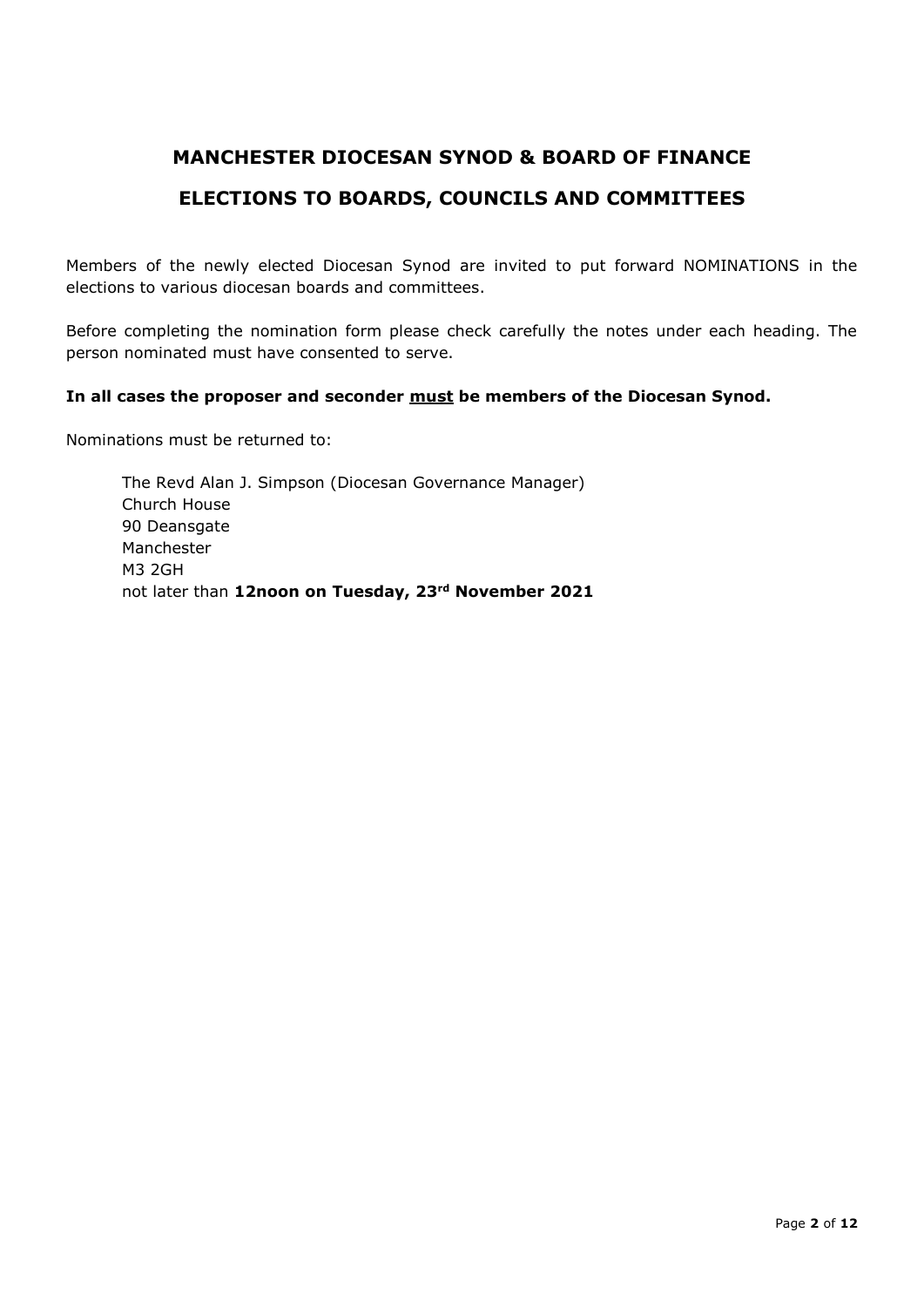## **Bishop's Council and Standing Committee of the Diocesan Synod**

## **Chair: The Lord Bishop of Manchester**

#### **Key Officer: The Chief Operating Officer and Diocesan Secretary**

The Bishop's Council and Standing Committee is a statutory committee of the Diocesan Synod, established under Church Representation Rule 34 (1) (k), which discharges some of the advisory and consultative functions of the Synod (Section 4 of the Synodical Government Measure 1969). Its functions in relation to the Diocesan Synod are as set out in Diocesan Synod's Standing Order 78 (reproduced below):

Functions:

- 1. to plan the business of the synod, to prepare the agenda for its sessions and to circulate to members information about matters for discussion;
- 2. to initiate proposals for action by the synod and to advise it on matters of policy which are placed before it;
- 3. to advise the president on any matters which he may refer to the committee;
- 4. subject to the directions of the synod to transact the business of the synod when it is not in session;
- 5. to appoint members of committees or nominate members for election to committees, subject to the directions of the synod;
- 6. to carry out such other functions as the synod may designate to it.

#### Financial Aspects:

- 1. The Members of Bishops Council shall act as directors (for the purposes of company law) and trustees (for the purposes of charity law) of the Manchester Diocesan Board of Finance
- 2. When meeting as the Directors, the meeting shall be chaired by the Chair or vice Chair of the DBF
- 3. Such meetings shall be known as meetings of The Board of Directors
- 4. The Meeting of the Directors will
	- a) Determine strategy and policy in relation to:
		- i. Clergy Stipends (in line with Synodical Ministry deployment policy)
		- ii. Revenue Budgets
		- iii. Capital Budgets
		- iv. Investments
		- v. The Parish Share system
		- vi. Risk Management
	- b) Monitor the implementation of policy
	- c) Approve draft budget submissions for approval by the Board of Finance and Diocesan Synod
	- d) Receive and approve the annual Consolidated Financial Statements
	- e) Agree financial sub-structures
	- f) Consider any business referred by the DBF, Synod, Bishop's Council or the Finance sub structures

Each meeting will receive a report from the Finance and General Purposes Sub-Committee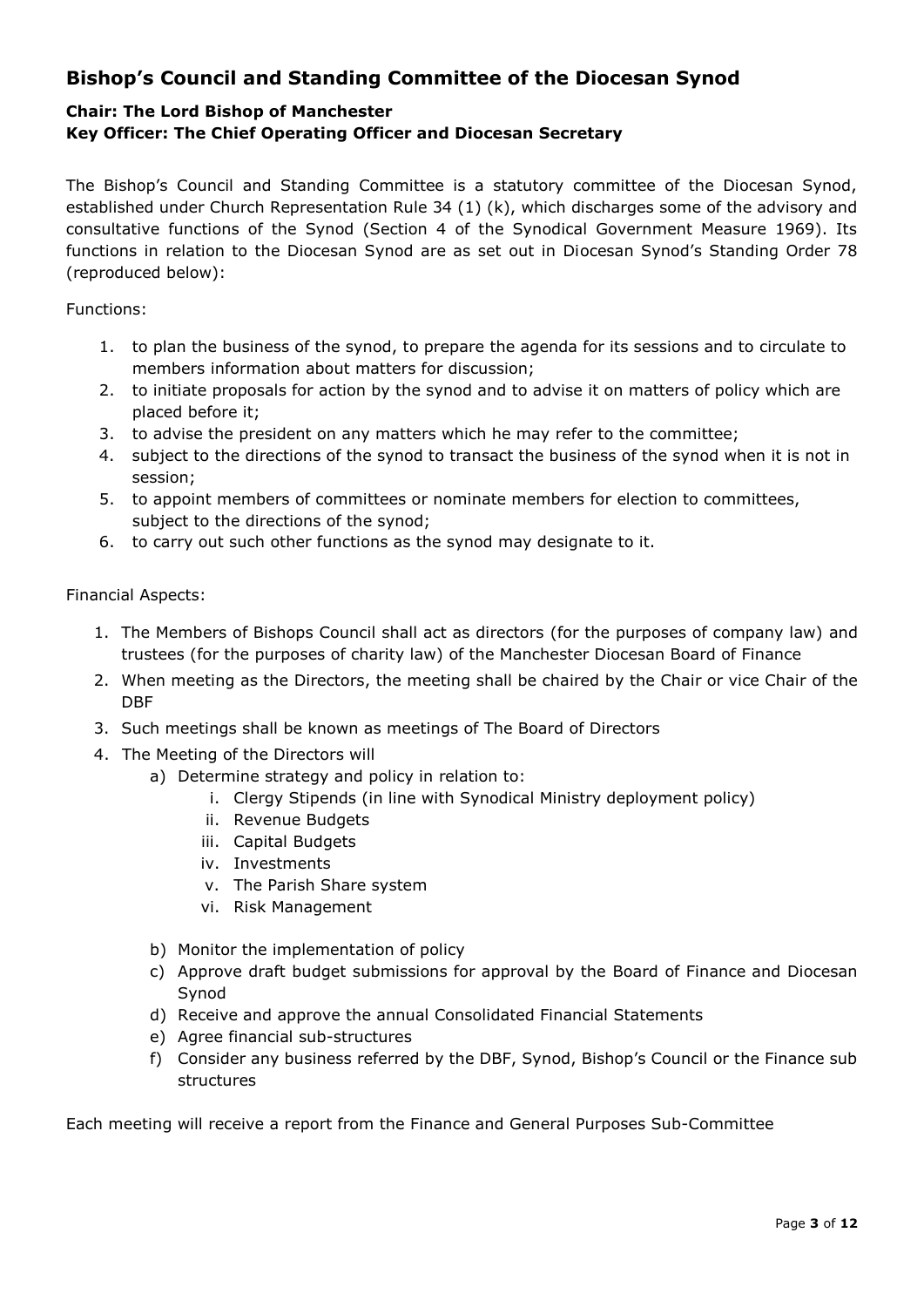#### **Membership of the Bishop's Council & Standing Committee of the Diocesan Synod**

- ONE Clerical and ONE Lay person to be elected from each Archdeaconry, by Houses of Clergy and Laity respectively.
- The Proposer, Seconder and Candidate must be from the same Archdeaconry.
- The Proposer, Seconder and Candidate must be from the same House.
- Candidates **must** be members of Diocesan Synod.
- The Proposer and Seconder must be members of Diocesan Synod.

The Bishop's Council constitution is as follows:

- **Chairman:** The Bishop
- **Ex-Officio:** The Bishop of Bolton The Bishop of Middleton The Archdeacon of Bolton The Archdeacon of Manchester The Archdeacon of Rochdale The Archdeacon of Salford The Dean of Manchester Chairman of the Board of Finance Chairman of the House of Clergy Chairman of the House of Laity

#### **Elected by the Diocesan Synod** *(1 clergy and 1 laity from each Archdeaconry)*

| <b>Bolton Archdeaconry</b>                |           |
|-------------------------------------------|-----------|
| Clergy:                                   | Laity:    |
| 1 vacancy                                 | 1 vacancy |
| <b>Manchester Archdeaconry</b>            |           |
| Clergy:                                   | Laity:    |
| 1 vacancy<br><b>Rochdale Archdeaconry</b> | 1 vacancy |
| Clergy:                                   | Laity:    |
| 1 vacancy                                 | 1 vacancy |
| <b>Salford Archdeaconry</b>               |           |
| Clergy:                                   | Laity:    |
| 1 vacancy                                 | 1 vacancy |

#### **Synodical Members**

5 x co-opted members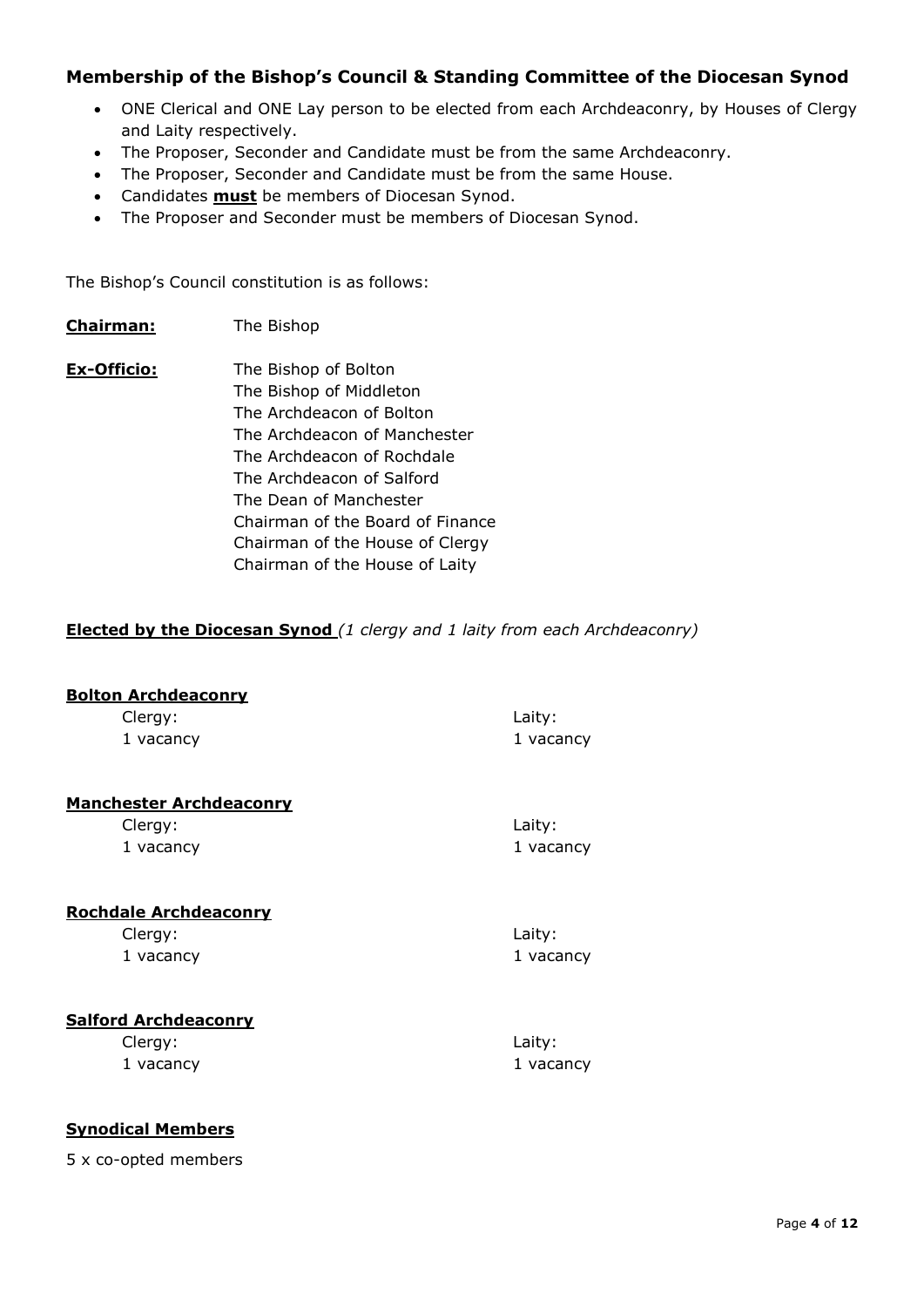## **Mission and Pastoral Committee**

## **Chair: The Bishop of Middleton Key Officer: The DMPC & DAC Secretary and Diocesan Governance Manager**

The Committee meets about six times a year. Meetings are normally held at Church House and start at 10.00am, finishing no later than 1.00pm. Members may be asked to represent the Committee at evening pastoral consultations, e.g. when suspension of presentation to a benefice is being considered or other meetings relating to consultation on pastoral reorganisation.

The Diocesan Mission and Pastoral Committee, operates under the provisions of the Diocesan Mission and Pastoral Measure 2011. The function of this Committee as set out in the Measure is to "review the arrangements for pastoral provision/supervision in the diocese [and] to make recommendations to the bishop [for] matters for which provision may be made [...] by a pastoral scheme or pastoral order." Within that remit, the Committee is to have particular regard to "the making of provision for the cure of souls in the diocese as a whole", "the traditions, needs and characteristics of individual parishes" and to give "due regard to the furtherance of the mission of the Church of England."

#### Functions:

- (i) to make or assist in making better provision for the cure of souls in the Diocese and in particular parishes.
- (ii) to review arrangements for pastoral provision/supervision and care in the Diocese, including sharing agreements for a church or parsonage.
- (iii) to prepare strategies or proposals for carrying out the Committees functions under (i) and (ii) for submission to the Bishop and Diocesan Synod (here appropriate) for their approval.
- (iv) To maintain an overview of matters relating to church buildings in the Diocese and their use, other than matters within the jurisdiction of the consistory court or within the functions of the Diocesan Advisory Committee for the Care of Churches.
- (v) to make every endeavour to find a suitable alternative use for churches proposed to be closed, and buildings which have closed for regular public worship under a pastoral church buildings scheme.
- (vi) to make recommendation to the Bishop regarding draft pastoral proposals for matters provided under the Mission and Pastoral Measure 2011.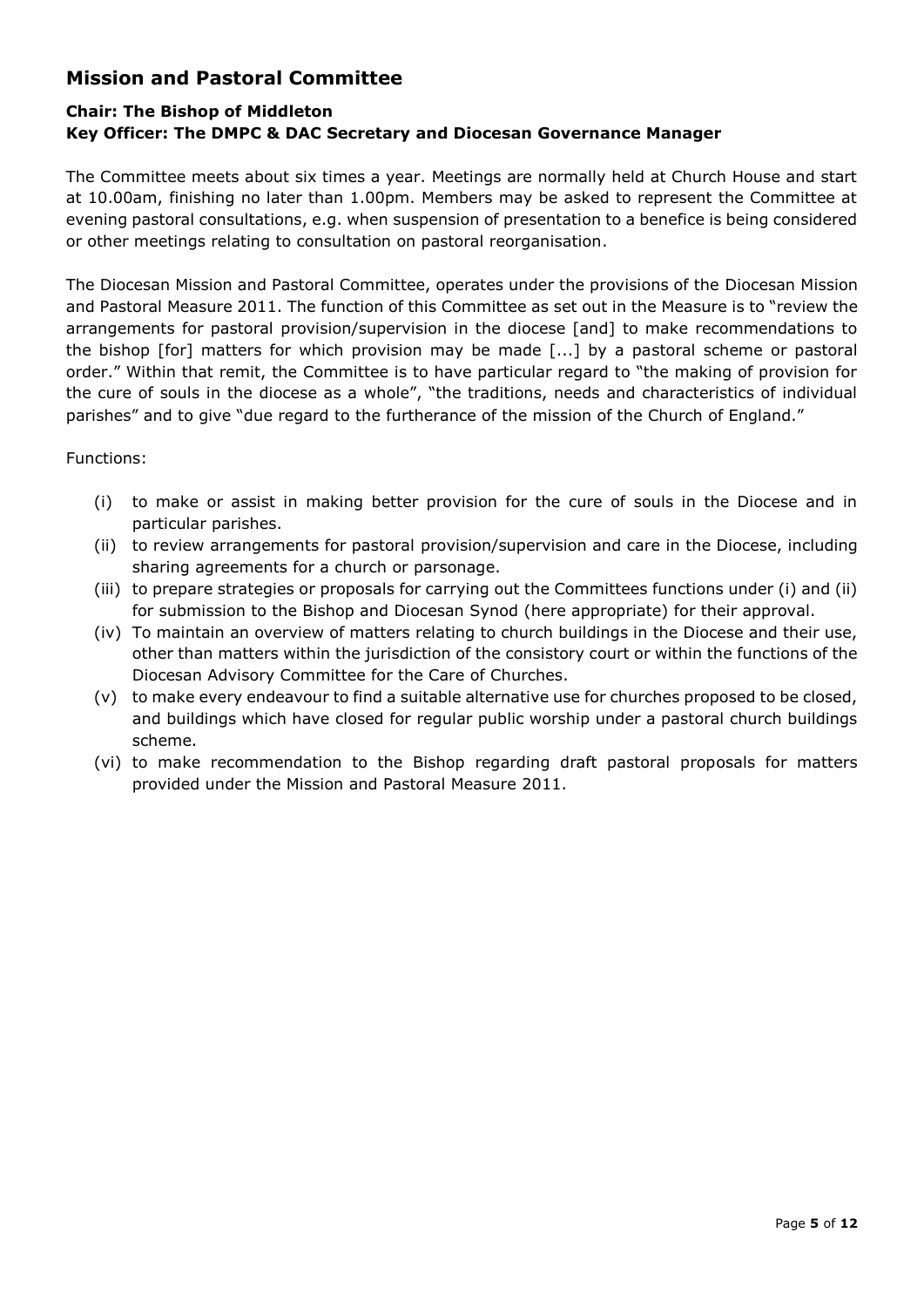#### **Membership of the Mission and Pastoral Committee**

- TWO Clerical and THREE Lay persons to be elected from each Archdeaconry.
- The Proposer, Seconder and Candidate must be from the same Archdeaconry.
- The Proposer, Seconder and Candidate must be from the same House.
- Candidates **must** be members of Diocesan Synod.
- The Proposer and Seconder must be members of Diocesan Synod.

The Mission and Pastoral Committee constitution is as follows:

- **Chairman:** The Right Revd Mark Davies, Bishop of Middleton
- **Ex-Officio:** The Bishop of Manchester The Bishop of Bolton The Bishop of Middleton The Archdeacon of Bolton The Archdeacon of Manchester The Archdeacon of Rochdale The Archdeacon of Salford Chairman of the Board of Finance Chairman of the DAC Chairman of the Property Committee Chairman of the Closed Churches Committee Canon Evangelist (where possible) Senior Methodist Representative (where possible)

#### **Elected by the Diocesan Synod** *(2 clergy and 3 laity from each Archdeaconry)*

#### **Bolton Archdeaconry**

| Clergy:                        | Laity:      |
|--------------------------------|-------------|
| 2 vacancies                    | 3 vacancies |
|                                |             |
| <b>Manchester Archdeaconry</b> |             |
| Clergy:                        | Laity:      |
| 2 vacancies                    | 3 vacancies |
|                                |             |
|                                |             |
|                                |             |

#### **Rochdale Archdeaconry**

Clergy: Laity: 2 vacancies 3 vacancies

#### **Salford Archdeaconry**

Clergy: Laity:

2 vacancies 3 vacancies

#### **Appointed by Bishop's Council (2)**

2 x vacancies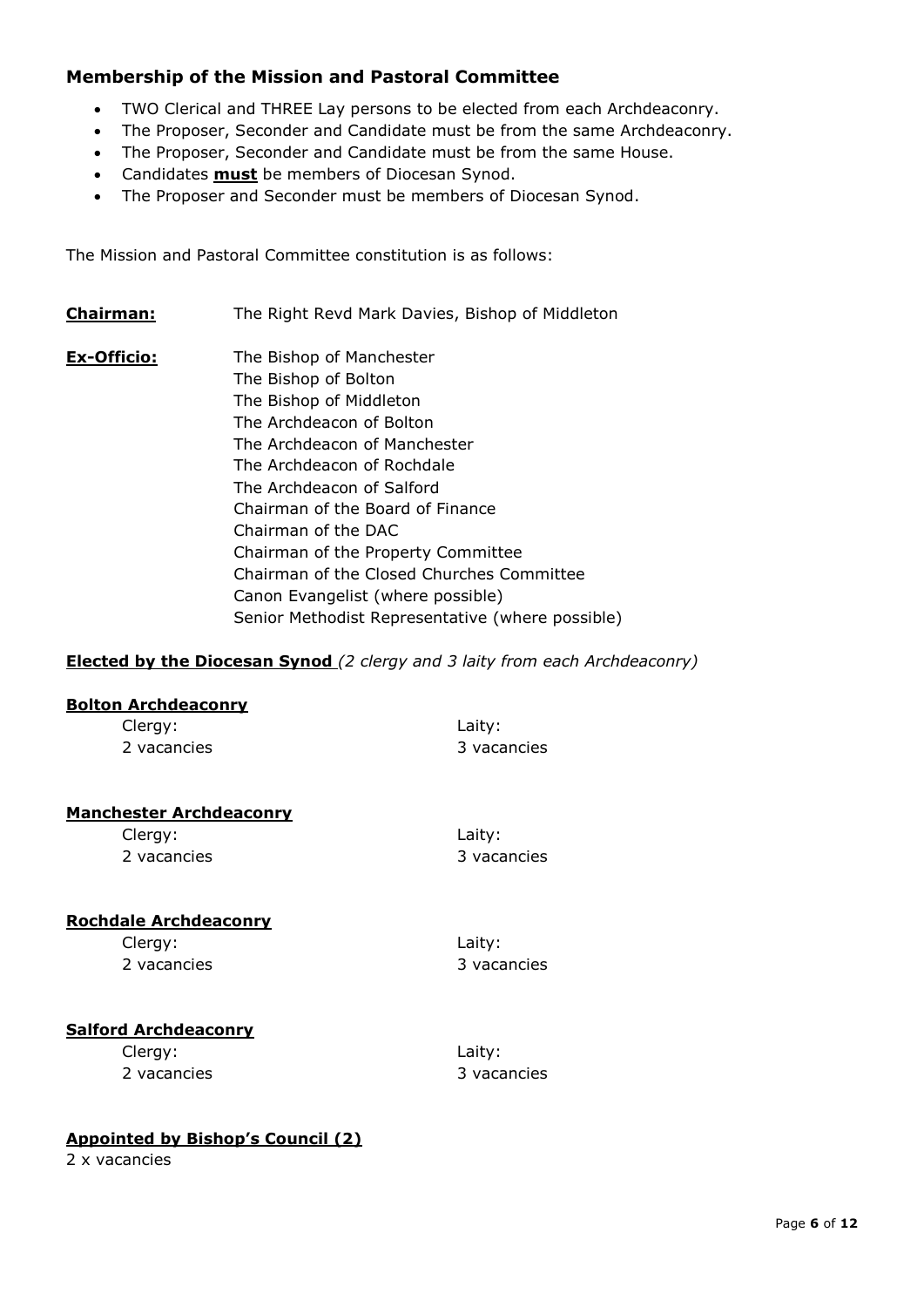## **The Manchester Diocesan Board of Education**

#### **Chair: The Bishop of Middleton**

#### **Key Officer: Director of Education**

The Board has responsibility for all matters concerned with the Diocese's relationship with schools and colleges, both Further and Higher Education; and the church's work with children and young people. The Board meets three times a year.

Functions:

- (i) to promote or assist in the promotion of education in the diocese, being education which is consistent with the faith and practice of the Church of England;
- (ii) to promote or assist in the promotion of religious education and religious worship in schools in the diocese;
- (iii)to promote or assist in the promotion of church schools in the diocese and to advise the governors of such schools and trustees of church educational endowments and any other body or person concerned on any matter affecting church schools in the diocese;
- (iv)to promote cooperation between the Board and bodies or persons concerned in any respect with education in the diocese;
- (v) the functions assigned to the Board by this Diocesan Board of Education Measure; and
- (vi)such other functions not contrary to the Measure as are assigned to the Board by the diocesan synod, other than functions relating to church schools or church educational endowments.

Manchester diocese has a very significant stake in education, with more children in church schools than any other diocese. There are major challenges for the church in relation to children and young people and the Board is crucial in developing strategies to meet those challenges. It needs members with a passion for education and a passion for the Gospel, committed to doing right for the children and young people of the diocese.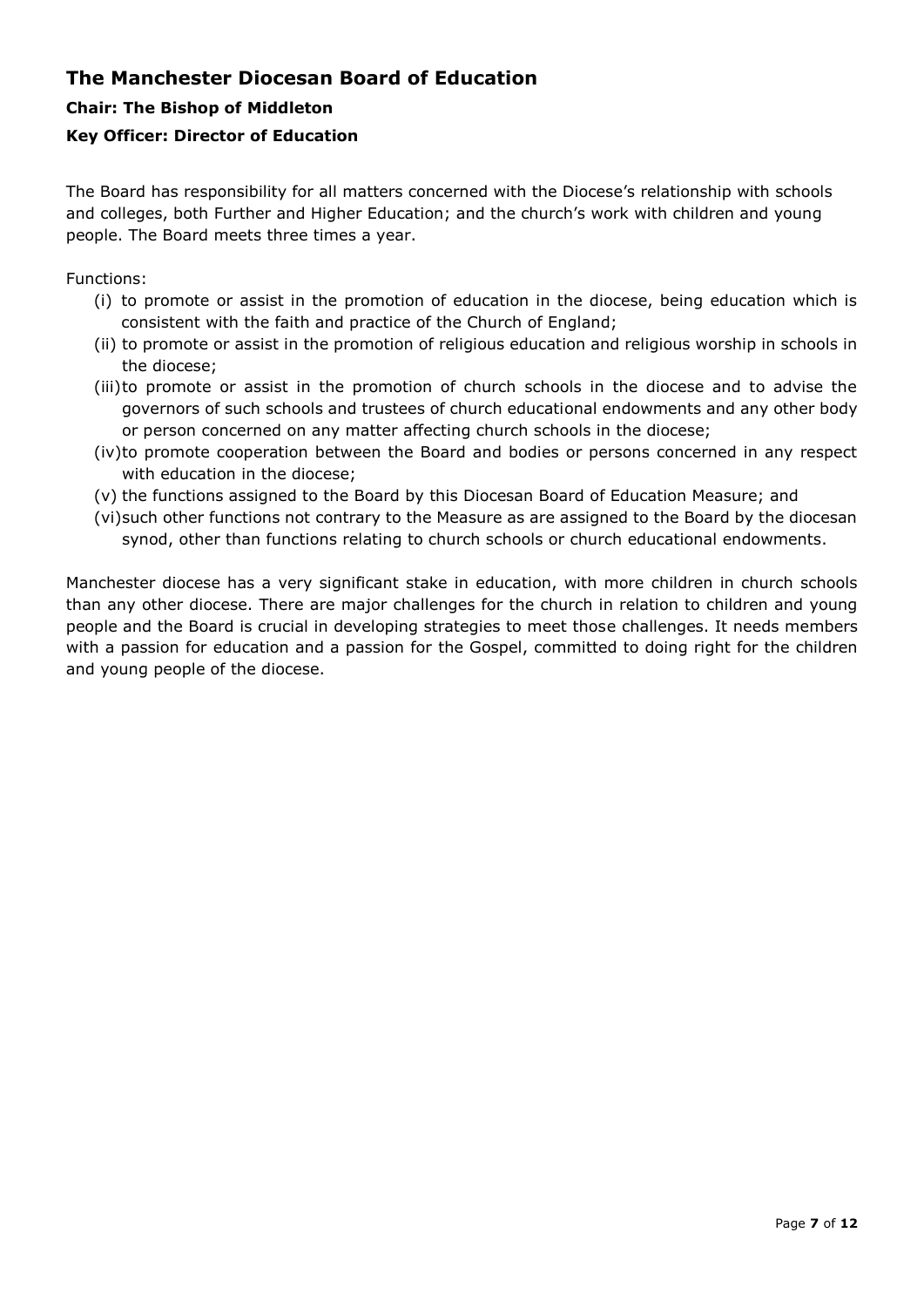#### **Membership of the Board of Education**

- ONE Clerical and ONE Lay person to be elected from each Archdeaconry, by Houses of Clergy and Laity respectively.
- The Proposer, Seconder and Candidate must be from the same Archdeaconry.
- The Proposer, Seconder and Candidate must be from the same House.
- Candidates **need not** be members of Diocesan Synod.
- The Proposer and Seconder must be members of Diocesan Synod.

The Board of Education constitution is as follows:

**Chair:** The Bishop of Middleton

**Ex-Officio:** The Bishop

#### **Elected by the Diocesan Synod**

#### **Bolton Archdeaconry**

1 clergy vacancy

1 lay vacancy

#### **Manchester Archdeaconry**

1 clergy vacancy

1 lay vacancy

#### **Rochdale Archdeaconry**

1 clergy vacancy

1 lay vacancy

#### **Salford Archdeaconry**

1 clergy vacancy 1 lay vacancy

#### **Bishop's Nominees (2)**

2 vacancies

#### **Co-opted: (4)**

4 vacancies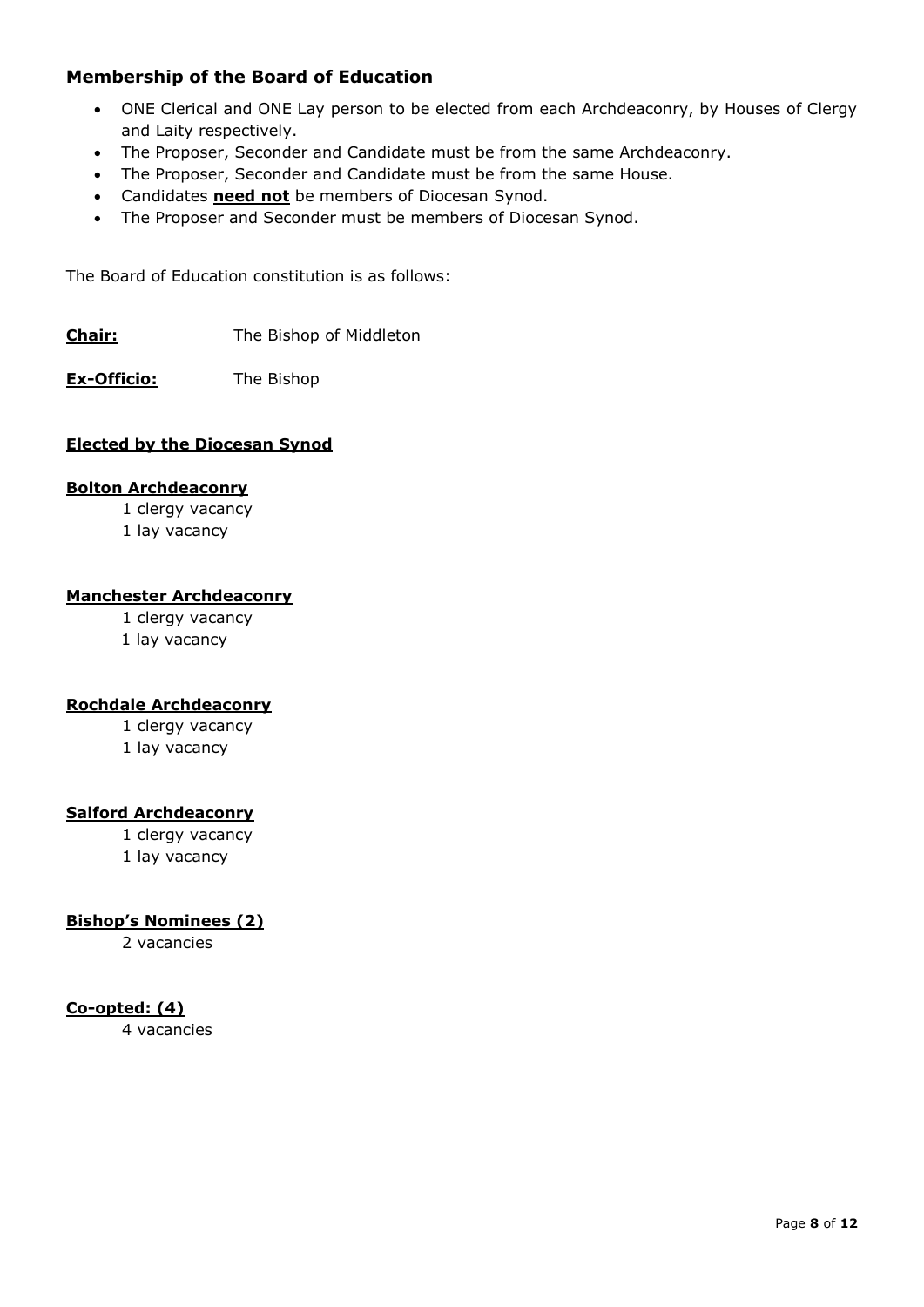## **Property Committee**

## **Chair: The Archdeacon of Salford Key Officer: Director of Land and Property**

The Committee meets six times a year in Church House. Meetings start at 12.30pm to allow for professional members to attend and includes a light lunch.

Functions:

- (i) recommending standards for new and existing houses their provision, repair and improvement;
- (ii) recommending an annual budget and exercising the financial control and monitoring of that budget;
- (iii) monitoring the housing and repair policies, and recommending changes where appropriate;
- (iv) approving quinquennial surveys of houses;
- (v) monitoring the house replacement list and recommending replacements where necessary, including the funding of the same and approving plans for new houses;
- (vi) recommending policy in relation to Glebe land ownership; general management of Glebe holdings in consultation with the diocesan agent – rent reviews, new lettings, easements, terms of sale.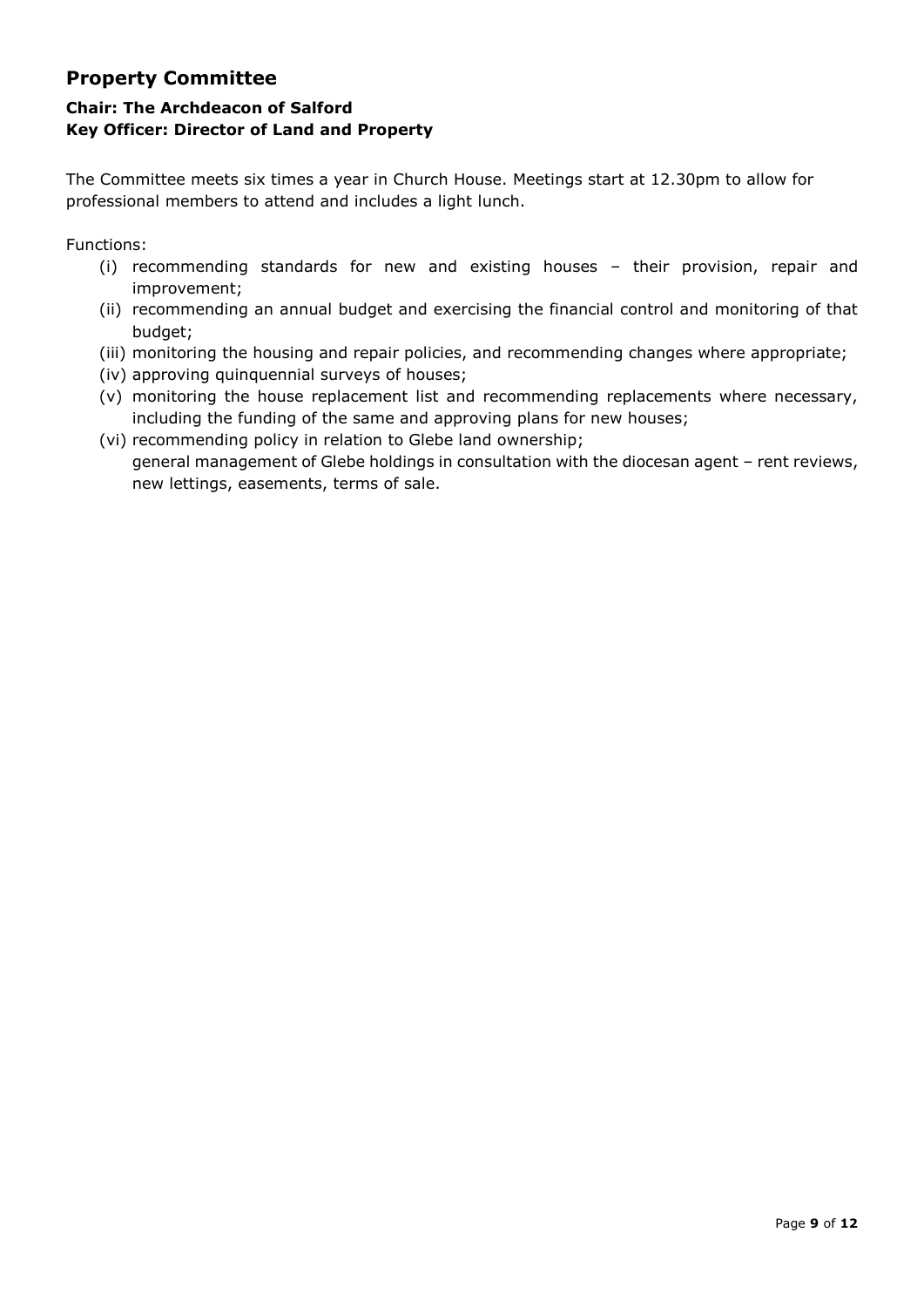### **Membership of the Property Committee**

- ONE Clerical and ONE Lay person to be elected from each Archdeaconry.
- The Proposer, Seconder and Candidate must be from the same Archdeaconry.
- The Proposer, Seconder and Candidate need not be from the same House.
- Candidates **need not** be members of the Board of Finance.
- The Proposer and Seconder must be members of Diocesan Synod.

The Property Committee constitution is as follows

- **Chair:** The Archdeacon of Salford
- **Ex-Officio:** The Archdeacon of Bolton The Archdeacon of Manchester The Archdeacon of Rochdale The Chairman of the Board of Finance (Canon Phillip Blinkhorn)

#### **Elected by the Board of Finance**

*(1 clerical and 1 lay person from each Archdeaconry)*

#### **Bolton Archdeaconry:**

1 clergy vacancy

1 lay vacancy

#### **Manchester Archdeaconry:**

1 clergy vacancy

1 lay vacancy

#### **Rochdale Archdeaconry:**

- 1 clergy vacancy
- 1 lay vacancy

#### **Salford Archdeaconry:**

1 clergy vacancy

1 lay vacancy

#### **Co-options: (4)**

4 vacancies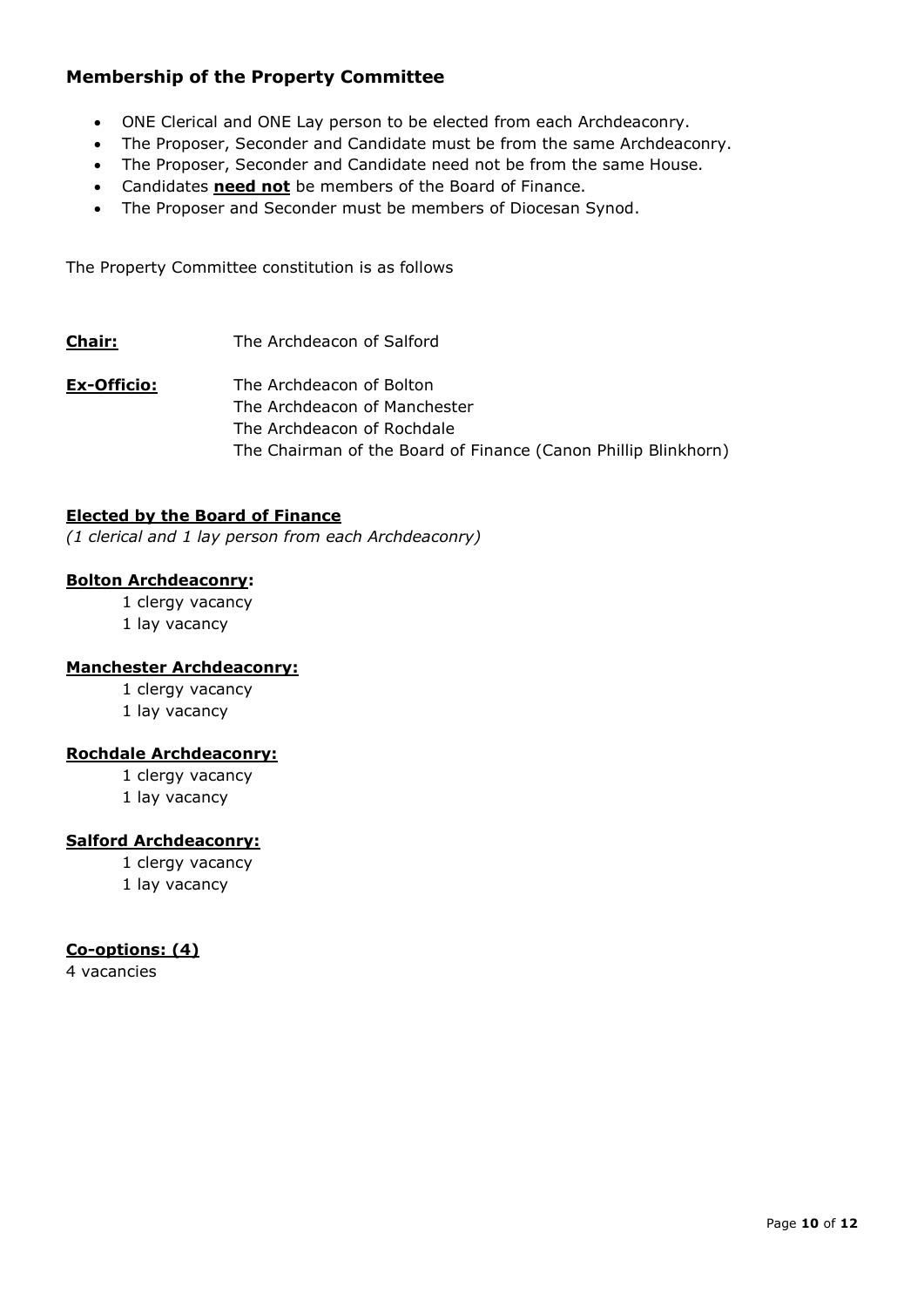## **Vacancy in See Committee**

#### **Chairman: To be elected by the Bishop's Council**

#### **Key Officer: The Chief Operating Officer and Diocesan Secretary/Diocesan Registrar**

The Vacancy in See Committee only meets when it is necessary for a new Diocesan Bishop to be appointed, however, it is important to ensure that the appropriate membership is in place at any given time.

The role of the Vacancy in See Committee is to prepare a statement setting out the needs of the diocese whilst also providing such factual information about the diocese and its organisation as may be requested by the Crown Appointments Commission. The Committee elects some of its members to be members of the Commission in connection with its function in relation to the vacancy.

#### **Vacancy in See Committee**

- TWO Clerical and THREE Lay persons to be elected by the House of Clergy and House of Laity respectively.
- The Proposer, Seconder and Candidate must be from the same House
- The Proposer, Seconder and Candidate need not be from the same Archdeaconry
- Candidates **need not** be members of Diocesan Synod
- The Proposer and Seconder must be members of Diocesan Synod.

The Vacancy in See Committee constitution is as follows:

#### **Ex- Officio:** The Bishop of Bolton

The Bishop of Middleton The Dean of Manchester

#### **Members of General Synod – Proctors in Convocations:**

The Revd Canon Lisa Battye (Manchester South and Stretford) The Revd Janie Cronin (Rochdale) The Revd Canon Dr Rachel Mann (Bury and Rossendale) The Revd Canon Andy Salmon (Salford and Leigh) The Revd Daniel James Valentine (Manchester North and East) The Revd Canon Marcia Wall (Manchester South and Stretford) The Revd Vincent Whitworth (Bolton)

#### **Members of General Synod – House of Laity:**

Mrs Pam Davies (Bolton) Canon Dr Adanna (Addy) Lazz-Onyenobi (Manchester South and Stretford) Mrs Abigail Ogier (Manchester South and Stretford) Canon Geoffrey Tattersall QC (Bolton) Councillor James Wilson (Manchester South and Stretford)

#### **Two Archdeacons**

**The Chair of the House of Clergy The Chair of the House of Laity**

**PTO**